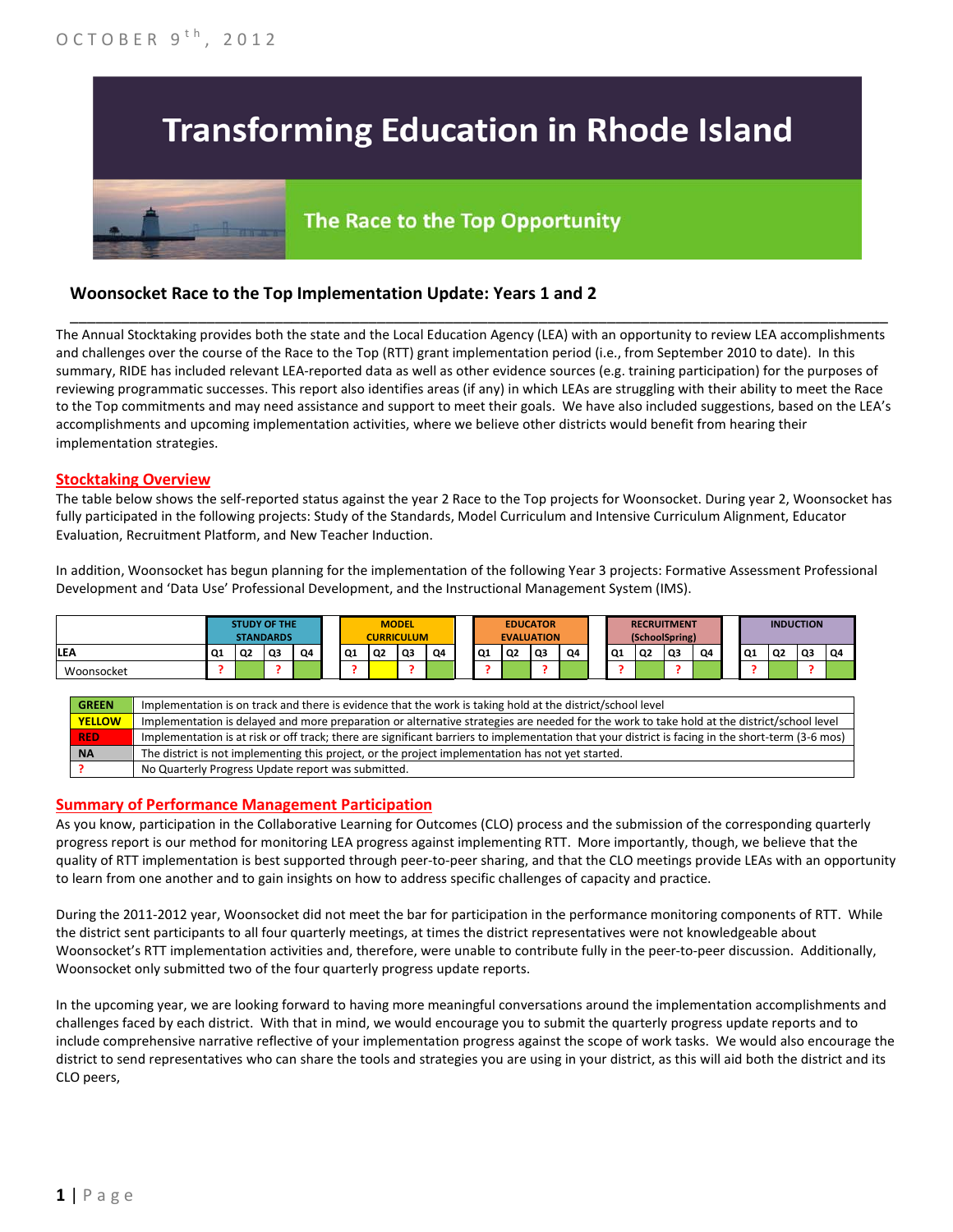#### **System of Support 1: Standards and Curriculum**

As of July 2012, Woonsocket is on-track against the System of Support 1 year 1 and year 2 commitments and tasks for Race to the Top, reflected in the tables below. Based on the quarterly progress reports submitted by Woonsocket, we have assessed the district as 'on track', 'delayed' or 'off track/at risk' on each task utilizing the criteria described on page 1 of this report.

| <b>Study of the Standards</b>                                   | Year 1:<br>SY10-11 | Year 2:<br>SY11-12 |  |
|-----------------------------------------------------------------|--------------------|--------------------|--|
| Identify educators to participate in the Study of the Standards | $X^*$              |                    |  |
| Specify names and invite participants                           |                    |                    |  |
| Coordinate schedule with RIDE for all participants              | ∧                  |                    |  |
| Complete planned educator training                              | ∧                  |                    |  |

*\*Please note: the 'x' in the above table represents the anticipated completion timeline set by RIDE, not when the district completed the task.*

| Intensive Curriculum Alignment and Model Curriculum Development                                                                                                                                                                                           | Year 1:<br>SY10-11 |   | Year 2:<br>SY11-12 |
|-----------------------------------------------------------------------------------------------------------------------------------------------------------------------------------------------------------------------------------------------------------|--------------------|---|--------------------|
| Develop and communicate a multi-year Transition Plan for the Common Core State Standards implementation, including clear<br>expectations for school level transition benchmarks and a plan for developing a curriculum aligned to the CCSS in grades K-12 | X                  | x | x                  |
| Identify opportunities for educators to work collaboratively to deepen understanding of CCSS (e.g. Common Planning Time, grade<br>level team, department meetings, faculty meetings)                                                                      |                    | x | x                  |
| Conduct analyses of each core curricula to ensure that each is aligned to standards, guaranteed and viable                                                                                                                                                | х                  |   |                    |
| ldentify which, if any, curriculum development is needed as well as the method by which curriculum will be developed (i.e. Model<br>Curriculum with the Charles A. Dana Center, through an LEA cohort, or individually)                                   | x                  | x |                    |
| Create implementation plan, including the identification of aligned resources, to support roll out of new curricula                                                                                                                                       |                    | x | x                  |
| Develop curriculum aligned to the Common Core State Standards, including participation in Dana Center curriculum writing and<br>leadership sessions (if applicable)                                                                                       |                    | Χ | x                  |

Woonsocket distributed the Common Core State Standards (CCSS) in hard copy to all relevant educators. As noted in Woonsocket's quarterly progress reports, the district sent 85% of its educators to the Study of the Standards training sessions which met/exceeded their RTT goals.

To encourage teacher engagement in the transition to the Common Core State Standards, Woonsocket utilized common planning time to discuss and incorporate the application of mathematical practices of CCSS. At Citizen's Memorial Elementary school, a team of teachers and a teacher leader developed common rubrics for expository texts aligned to CCSS. Additionally, the district has attended supplemental professional development geared towards increasing readiness to transition through focusing on text complexity, developing textdependent questions, and deepening understanding of the mathematics standards.

Woonsocket has significant progress against implementing a guaranteed and viable curriculum aligned to the new common core state standards. While Woonsocket continued their participation in the model curriculum science and mathematics work during the 2011-2012 school year, the district also noted in their quarterly progress update that they were delayed in their ELA curriculum work at the start of the school year. During the 2011-2012 school year, ELA teachers wrote units of study in grade level teams, and worked to align individual units to CCSS during common planning time. By the end of the school year, Woonsocket reported that they had aligned grades 6-8 ELA units of study to CCSS, and that the grade 7 ELA teachers had conducted a gap analysis of their units to ensure all standards in CCSS were addressed. RIDE is also pleased to note that Woonsocket received grant-funding to deepen their mathematics curriculum cohort work with by creating resources and lesson plans aligned to a K-12 mathematics model curriculum.

In their quarterly progress reports, Woonsocket noted that they have encountered the following challenges around this work:

- Limited time, lack of substitute teachers and funding have made planning for professional development a challenge
- ELA and social studies are in need of intensive work to create curriculum aligned to CCSS
- Science, Social studies, and elective teachers need PD on their role in addressing ELA content literacy standards

We want to commend Woonsocket on their collaboration (both in-district and cross-district) around resources and strategies that will deepen educator understanding of the new Common Core State Standards and accelerate the implementation of the new standards at the classroom level. We hope that you will take the opportunity to share the curriculum materials you are developing with your fellow CLO colleagues during upcoming meetings, or with all districts through the Instructional Management System (IMS).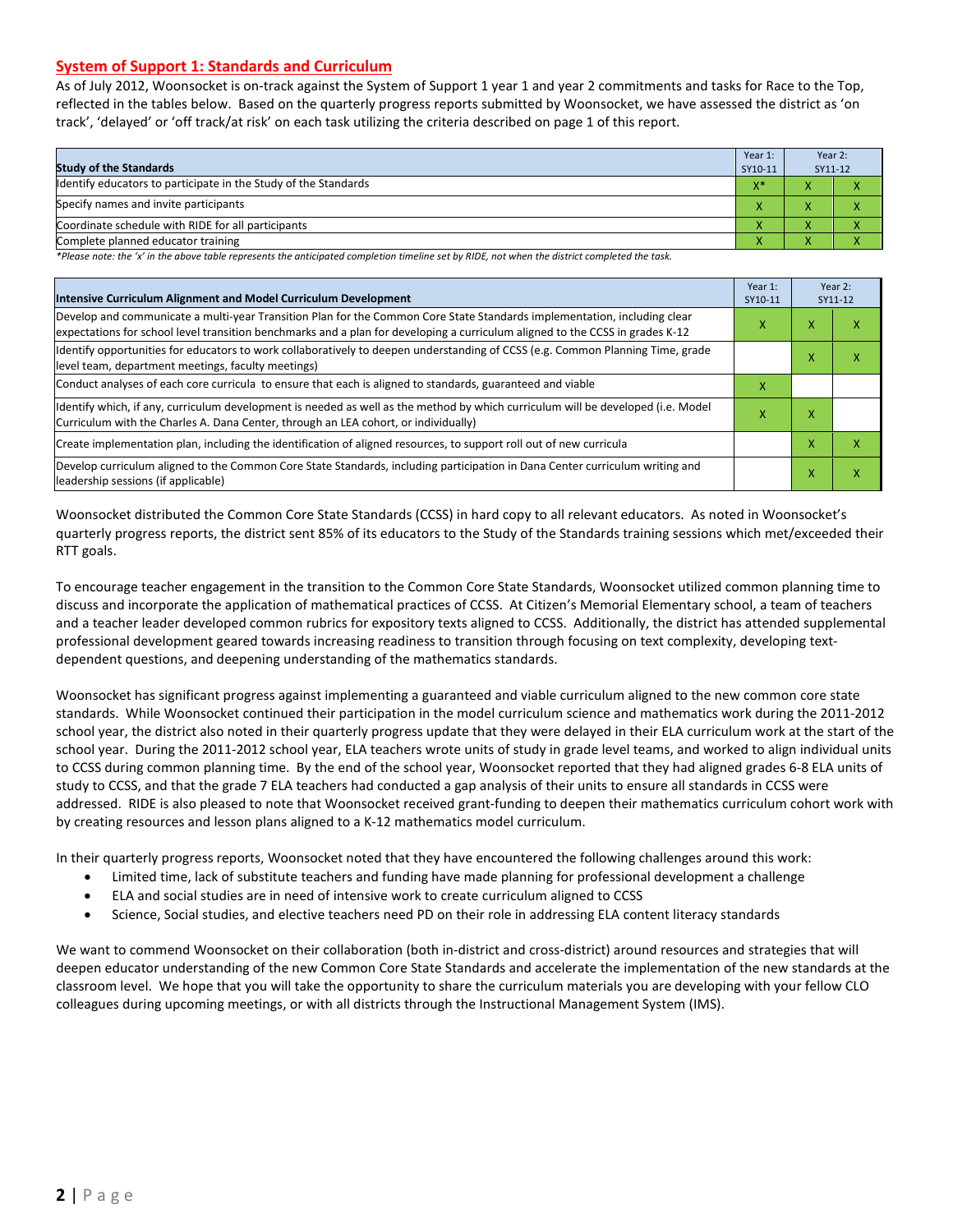#### **System of Support 2: Instructional Improvement Systems**

As of July 2012, Woonsocket is on-track against the System of Support 2 year 1 and 2 commitments and tasks for Race to the Top. Thus far, Woonsocket has reported that they intend to partially implement the Formative Assessment online professional development modules and 'Data Use' professional development series in fall 2012. Additionally, Woonsocket has also registered for training on the Instructional Management System (IMS) Primary (Pinnacle) and RtI (Exceed) platforms, as well as for Administrator training.

In preparation for implementation of the Formative Assessment professional development modules, the district registered/attended tend the facilitator orientation sessions which took place in August 2012. Additionally, the district has confirmed that they plan to engage school data leadership teams in 'Data Use' professional development starting in August 2012 and running through the remaining school year, and have confirmed logistics with RIDE for the initial sessions.

In the upcoming CLO sessions, we look forward to hearing about the successes and challenges that Woonsocket has encountered while implementing these systems, as well as the district's progress around building teacher engagement in the various IMS tools and resources. Additionally, for those participating in the 'Data Use' professional development, we would be interested in hearing some of the strategies that Woonsocket has learned around deepening collaboration around data and using data to change instructional outcomes.

| <b>Formative Assessment Online Professional Development Modules</b>                                                                                                                                      | Year 1:<br>SY10-11 | Year 2:<br>SY11-12 |
|----------------------------------------------------------------------------------------------------------------------------------------------------------------------------------------------------------|--------------------|--------------------|
| Create multiyear plan for implementation of formative assessment PD modules, including the process and timelines by which all<br>educators will participate in the formative assessment training modules |                    |                    |
| Identify facilitators who will support the implementation of formative assessment practices in daily instruction                                                                                         |                    |                    |

| <b>Instructional Management System (IMS)</b>                                                                                                                                                                                           | Year 1:<br>SY10-11                            |   | Year 2:<br>SY11-12 |
|----------------------------------------------------------------------------------------------------------------------------------------------------------------------------------------------------------------------------------------|-----------------------------------------------|---|--------------------|
| Designate an LEA data steward to support decision making around data collections and systems implementation and to provide input<br>and feedback on data initiatives through designated representatives                                | Identify<br><b>LEA Data</b><br><b>Steward</b> | x | x                  |
| Maintain data quality standards of local student information systems and upload local assessment data and program information as<br>required by RIDE in a timely manner                                                                | x                                             | x | х                  |
| Review the RIDE IMS Training Plan and develop a multiyear training and implementation plan to provide all educators with access<br>and training on the system                                                                          |                                               |   | x                  |
| Based on IMS Training Plan guidance, register and attend training for Administrative Users (i.e. users who will maintain and configure<br>both the Primary IMS and RtI Module) and LEA Trainers (i.e. staff to be trained as trainers) |                                               |   | x                  |
| Following RIDE training, LEA Administrative Users and LEA Trainers configure the IMS for educator use and to provide end users with<br>access and training needed to utilize the IMS for daily activities                              |                                               |   | x                  |

Based on information provided to RIDE, we anticipate that Woonsocket will implement the following initiatives during the 2013-2014 school year.

| 'Data Use' Professional Development                                                                                                                                                                                                                                                     | Year 1:<br>SY10-11 | Year 2:<br>SY11-12 |
|-----------------------------------------------------------------------------------------------------------------------------------------------------------------------------------------------------------------------------------------------------------------------------------------|--------------------|--------------------|
| Complete a needs assessment survey indicating the use of and collaboration around data within schools and across the LEA                                                                                                                                                                |                    | л                  |
| Based on RIDE implementation plan, determine the timing (i.e. Year 1, Year 2, or staggered across Year 1 and Year 2) of LEA<br>participation in 'Data Use' Professional Development and provide RIDE with the schools that will participate in Year 1 and/or Year 2<br>training cohorts |                    | χ                  |
| In coordination with RIDE, select 'Data Use' training dates for each cohort of schools, as applicable                                                                                                                                                                                   |                    | Year 1             |
| Identify and provide RIDE with the leadership team members from each school who will participate in the Year 1 and/or Year 2<br>training cohorts, as applicable                                                                                                                         |                    | Year 1             |

*\* Please note that, for this project, 'year 1' refers to cohort 1 taking place during the 2012-2013 school year, and 'year 2' refers to cohort 2 taking place during the 2013-2014 school year.*

| <b>Interim Assessments</b>                                                                                                                                                              | Year 1:<br>SY10-11 | Year 2:<br>SY11-12 |  |  |
|-----------------------------------------------------------------------------------------------------------------------------------------------------------------------------------------|--------------------|--------------------|--|--|
| Identify method by which all educators will have access to interim assessments                                                                                                          |                    |                    |  |  |
| Develop timeline for training of all educators in the use of interim assessments utilizing train-the-trainer model                                                                      |                    | ⋏                  |  |  |
| Develop protocols or expectations regarding the use of interim assessment to inform instruction including timelines for<br>administration and process for scoring and reporting results |                    |                    |  |  |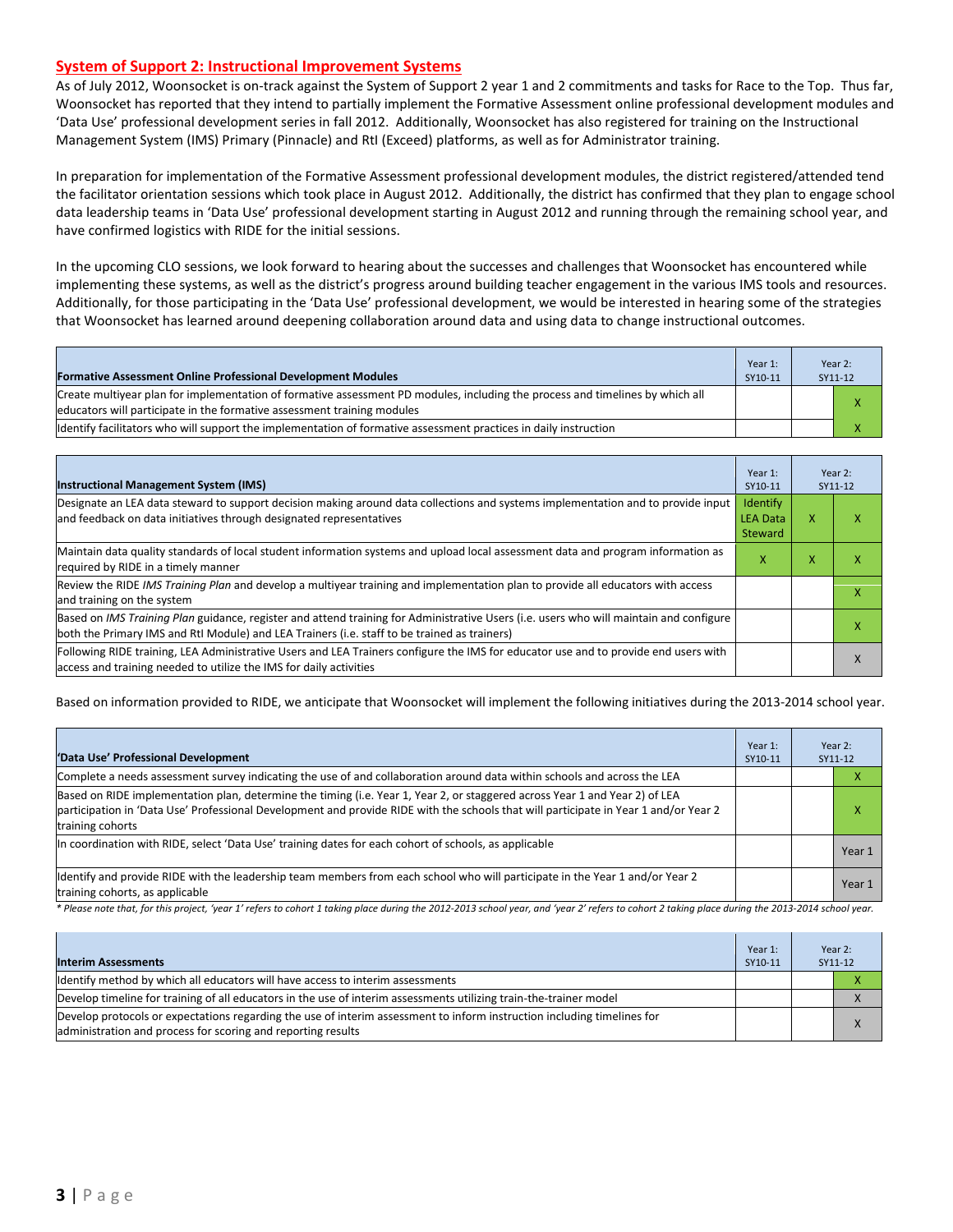#### **System of Support 3: Educator Effectiveness**

As of July 2012, Woonsocket is on-track against the System of Support 3 year 1 and 2 commitments and tasks for Race to the Top.

| <b>Educator Evaluation</b>                                                                                                                                                                            | Year 1:<br>SY10-11 |   | Year 2:<br>SY11-12 |
|-------------------------------------------------------------------------------------------------------------------------------------------------------------------------------------------------------|--------------------|---|--------------------|
| Participate in educator evaluation model design, development and refinement feedback opportunities.                                                                                                   | x                  | X | x                  |
| Identify District Evaluation Committee members, responsible for monitoring the implementation of the system and providing<br>recommendations to LEA leadership teams.                                 | X                  | X | χ                  |
| Participate in field testing to support RI Model development                                                                                                                                          | X.                 |   |                    |
| Identify individuals who will serve as primary and, if applicable, secondary/complementary evaluators                                                                                                 | x                  |   | x                  |
| Send all required evaluators to RIDE-provided evaluator training on model; Send evaluators and system administrators to training on<br>the Educator Performance Support System (EPSS) data system     | X                  | X | x                  |
| Examine LEA Policies and Contracts for Challenges; where applicable, consider memorandums of understanding or contract renewal<br>language which will support district implementation of evaluations. | X                  | X | x                  |
| Create a plan for the appropriate use of funds to support implementation of educator evaluation system.                                                                                               | x                  |   | x                  |
| Complete required RIDE approved model components of educators and building administrator evaluations.                                                                                                 |                    | X | X                  |
| Submit evaluation data and documentation (e.g. component and summative level ratings, verified rosters); provide other requested<br>linformation to support RIDE research and system improvement.     |                    |   |                    |

Based on their quarterly progress reports, Woonsocket has implemented all components of the Rhode Island Innovation Consortium model for teacher evaluations, and the Rhode Island Model for building administrator evaluations. As of October, 2012 RIDE has not yet received summative teacher and building administrator ratings. RIDE would like to remind the district that this is a required submission, and that the district should send this to the appropriate contact at RIDE as soon as possible.

To support implementation of the evaluation process, Woonsocket created a District Educator Evaluation Board (composed of teachers, support personnel, principals, central office staff, and union reps) and submitted the membership list to RIDE. The DEC met monthly during the evaluation process, and this group developed evaluation processes and protocols with labor management and in collaboration with the RI Innovation Consortium. Additionally, to support teacher understanding of the process, Woonsocket held training sessions on the new RIIC educator evaluation model.

Evaluators from Woonsocket attended all RIIC and RIDE training modules during the 2011-2012 school year, and evaluators from the LEA also attended the summer 2012 RIDE Student Learning Objective and building administrator evaluation training sessions. We want to remind the LEA that, in addition the Academy training and RIIC trainings for teacher evaluators, all personnel responsible for evaluating teachers and building administrators must attend two half-days of additional professional development taking place over the 2012-2013 school year as well as online observation practice.

In their quarterly progress report, Woonsocket noted that they have encountered the following challenges around this work:

• Time management of the process, including institutionalizing the training for new principals

RIDE has appreciated Woonsocket's collaboration and thought partnership around the development and refinement of educator evaluation processes. In the upcoming school year, we hope that Woonsocket continues to share the strategies and resources they are using to support their evaluation process during the CLO meetings.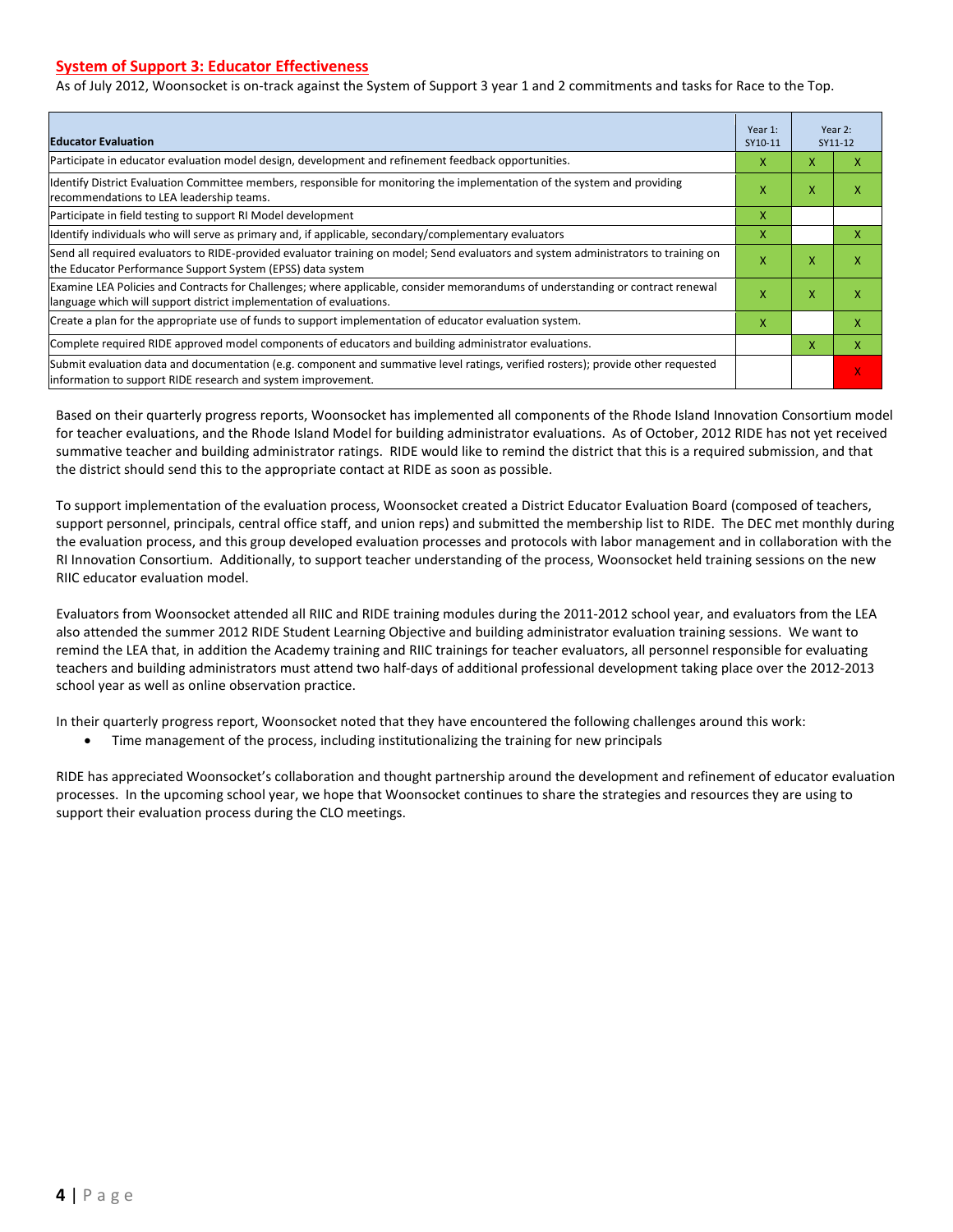#### **System of Support 4: Human Capital Development**

As of July 2012, Woonsocket is on-track against the System of Support 4 year 1 and 2 commitments and tasks for Race to the Top.

| <b>Recruitment (SchoolSpring)</b>                                                            | Year 1:<br>SY10-11 | Year 2:<br>SY11-12 |
|----------------------------------------------------------------------------------------------|--------------------|--------------------|
| Provide RIDE with feedback on the desired functionality of a state-wide recruitment platform | X                  |                    |
| Attend orientation sessions with selected vendor and train relevant personnel as needed      |                    |                    |
| Post open positions using the state-wide Recruitment Platform (SchoolSpring)                 |                    |                    |

| <b>Beginning Teacher Induction</b>                                                                                                                                            | Year 1:<br>SY10-11 |           | Year 2:<br>SY11-12 |
|-------------------------------------------------------------------------------------------------------------------------------------------------------------------------------|--------------------|-----------|--------------------|
| Provide RIDE with feedback around the proposed design of the Induction Coach program                                                                                          | x                  |           |                    |
| f applicable, recommend potential Induction Coaches to RIDE                                                                                                                   | x                  |           |                    |
| Review and revise hiring policies, timelines and processes in order to support appropriate and timely projections for anticipated hires<br>requiring induction coach services |                    |           |                    |
| Provide RIDE with list of beginning teachers who will receive Induction Coach support in a timely manner in order to ensure that all<br>beginning teachers have coaching      | х                  |           |                    |
| Participate in RIDE-provided information opportunities in order to learn about induction coach program                                                                        | x                  | $\Lambda$ |                    |

In preparation for the 2012-2013 school year, Woonsocket continued to utilize the SchoolSpring recruitment platform to recruit for open positions.

During the 2011-2012 school year, Woonsocket had 3 beginning teachers which were supported by RIDE induction coaches. Two educators were released from the district in order to serve as RIDE induction coaches.

In their quarterly progress report, Woonsocket noted that they have encountered the following challenges around this work:

- Need for additional guidance on the implementation of the induction process (e.g., how often met with induction coach and how to deal with concerns that arise)
- Sustainability of the induction program once RTT funding ends

In the upcoming CLO sessions, RIDE looks forward to engaging in a deeper conversation around the revisions that Woonsocket and other LEAs have made to their hiring policies, timelines and processes in order to support broader human capital initiatives including recruitment of highly qualified and diverse candidates and providing data-driven induction support to beginning teachers.

The contents of this report were developed under a Race to the Top grant from the U.S. Department of Education. However, those contents do not necessarily represent the policy of the U.S. Department of Education, and you should not assume endorsement by the Federal Government.